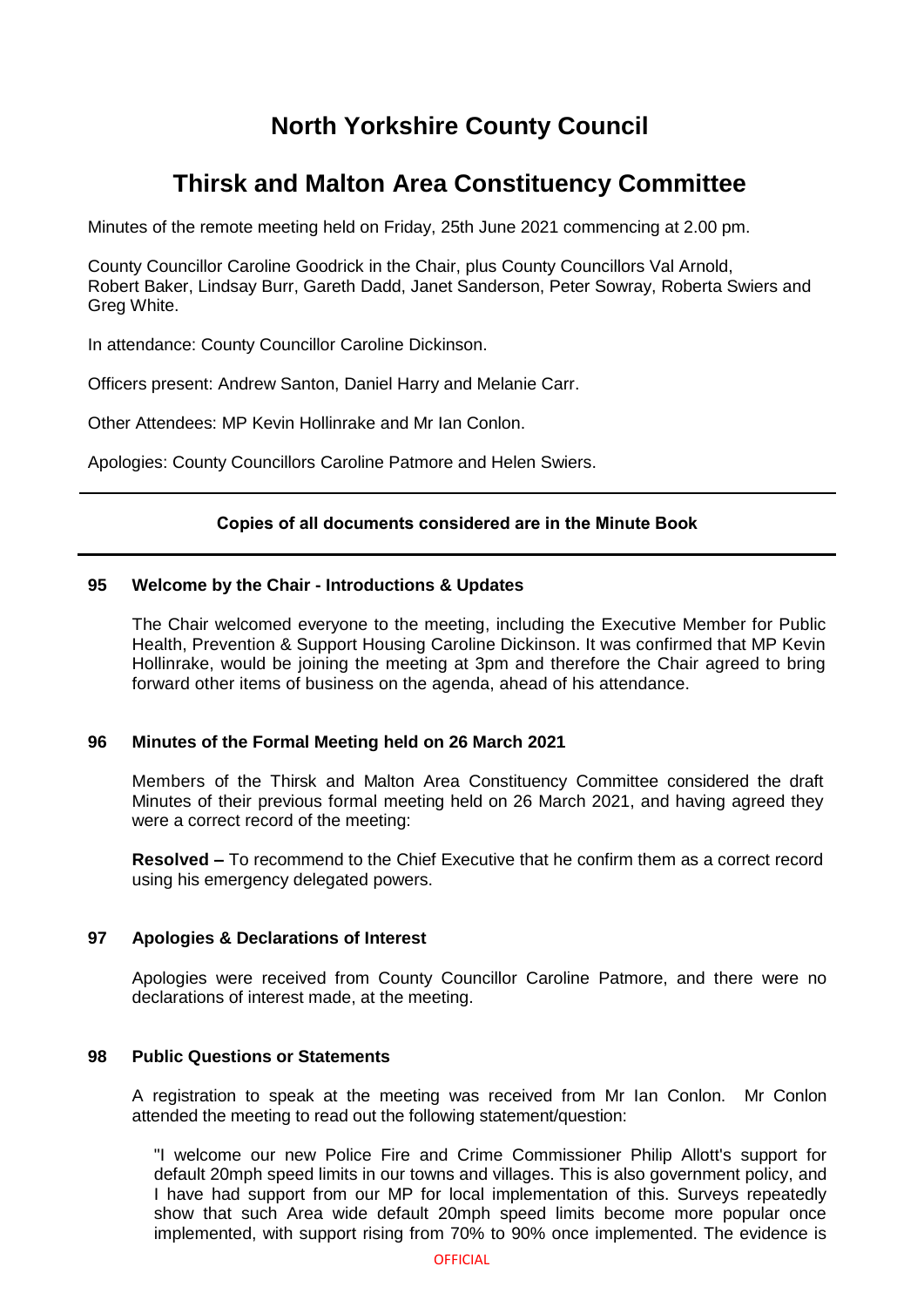clear from both rural and urban counties that this does lead to reductions of accidents, and that the costs of implementing area wide speed limit changes without any new speed bumps, i.e. changing and adding the speed limit signs, pay back in 8 months in costs saved from the reductions in accidents, according to 20s plenty cost calculator based on Department for Transport figures. There is no evidence of increased aggressive behaviour as a result of the changes elsewhere, certainly not that leads to any increase in accidents or decrease in feelings in safety: quite the opposite in fact: children are more likely to be allowed to play outside in the street unsupervised, children walk and cycle to school more, cycling in the upper primary age in particular shows a huge increase, and this neatly ties in with LEP ambition to increase cycling rates by 9-fold. Combine this with a higher priority and support for dedicated cycle routes, and selective closure of routes, part-time or full time, to through motor traffic such as Castlegate in the AQMA in Malton, and the health and quality of life benefits, in a district that has disgraceful obesity levels, are obvious. Average journey times in areas that have implemented area wide 20mph are 1 minute longer. I must remind members that, rural though our constituency is, most people live in a town or village that would welcome traffic travelling at speeds that are not as likely as not lethal on impact. 30mph is NOT a safe speed to be hit at, and has a high fatality rate, pedestrians are rarely killed at 20mph. And its not just children: the more frail elderly and other vulnerable people are disproportionately excluded from our public space and healthy exercise by lethal speeds in their own communities. I am please to be part of a new Community Speedwatch group, but I would much rather all our locations in Malton and Norton were 20mph, so all communities benefit from traffic travelling at safer speeds. My question is simple: Will each councillor here pledge to support a 20mph default speed area limit in North Yorkshire's towns and villages as a matter of urgency?"

In response, Andrew Santon – NYCC Highways Customer Communications Officer confirmed a relatively recent review of the existing 20mph speed limit policy had been carried out by the County Council's Transport, Economy and Environment Overview and Scrutiny Committee, with input from NYCC Traffic Engineering, Road Safety and Public Health officers, along with representation from North Yorkshire police and the '20's Plenty' Campaign Group.

He confirmed the review had been substantially in response to a national research project which evaluated the performance of 20mph speed limits and the need to update the County Council's policy. As a result of that review, the task group had determined that it was not appropriate to apply a countywide default 20mph speed limit in all residential roads and similar, but did make a series of recommendations in its report (approved by The Executive), concerning the future application of 20mph speed limits and zones, to facilitate more schemes being introduced.

He also confirmed:

- It was still necessary to carry out a robust assessment when determining the need for and extent of any 20mph speed limit or zone as it must be appropriate for that part of the network and fitting with its current operation.
- The County Council was substantially guided by the Department for Transport document 01/13 Setting Local Speed Limits, which provided advice to Local Authorities on the appropriate assessment and application. Given the thorough nature of that document, there was no reason to deviate significantly from it and the revised policy would be based on that advice whilst incorporating, where possible, the report recommendations.
- Applying a speed limit to a road(s) that drivers consider inappropriate, would highly likely result in it being disregarded and the cause of enforcement problems and complaints. Furthermore, it may consequently result in drivers failing to comply with a lower speed limit where it had been appropriately applied and was essential to do so.
- Where mean speeds were in excess of 24mph it was necessary to introduce physical traffic calming measures to forcibly reduce speed. Such measures were designed to be negotiated by travelling along that road(s) at a consistent speed, but in reality, driver behaviour was often to speed up and slow down which resulted in greater emissions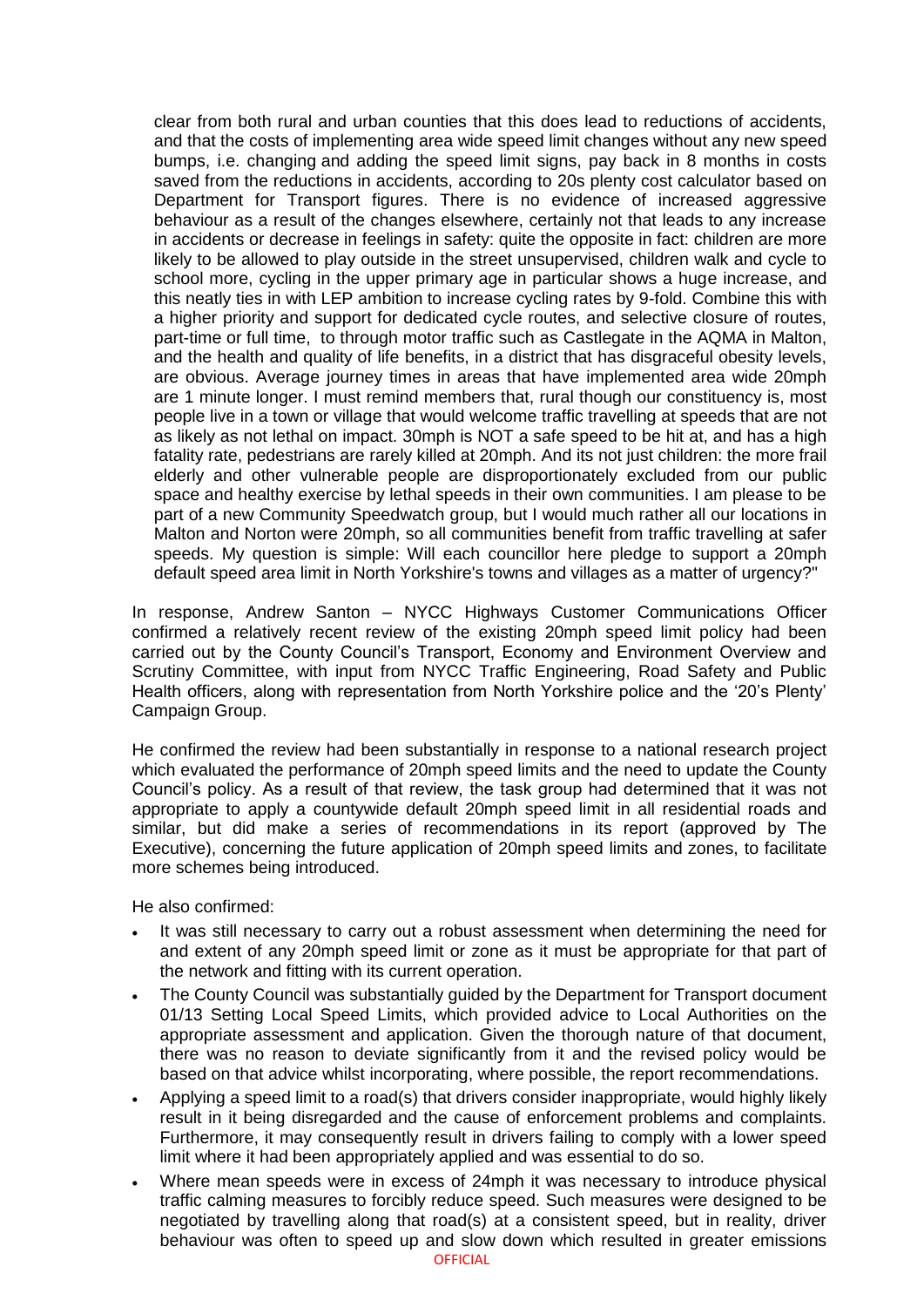and noise, generally negating any actual or perceived benefit.

- Effectively 20mph speed limits or zones must be self-enforcing, either by existing behaviour or through physical measures.
- Introducing a countywide 20mph speed limit or zones would also require significant financial and resource input as well as future maintenance costs, which is broadly prohibitive.
- As part of any speed limit change or review, the County Council always consulted with North Yorkshire Police to seek their support, on the basis they are the enforcing authority - He confirmed that North Yorkshire Police did not support the countywide default application of 20mph speed limits.
- A major consideration when assessing the need for a 20mph speed limit or zone was the collision record for that part(s) of the network. The Traffic Engineering and Road Safety teams carried out annual and in year assessments of collision data to identify high risk sites and routes. This information included the main causation type e.g. speed, failure to look etc. as well as the road user type. Such data was used to inform the task group review and data from that time indicated that, in total across the three year reporting period, there were 59 injury collisions in areas with a 20mph speed limit. Of those 59 collisions, eight had been associated with careless/reckless driving or in a hurry and two were recorded as exceeding the speed limit being the main contributory factor to the collision. Therefore 10 out of 59 collisions resulting in injury were possibly speed-related. In total across the same three year reporting period, areas with a 30mph speed limit there were 1626 collisions. Police records showed that of those, 70 were attributed to speed (just over 4% of the total), averaging out at 23 per year. Therefore it could be concluded that the need for default 20mph speed limit is not justified through there being a collision problem associated with 30mph speed limits.

He went on to confirm that the benefits of lower speed limits, were absolutely accepted and the County Council was actively working to encourage and facilitate modal shift from cars to other sustainable and healthy travel choices, such as cycling and walking. Having a safe highway environment to support that was fully understood and supported. However, the County Council as Local Highway Authority also had a statutory duty to manage its highway as set out in the various Traffic Management and Highways Acts, and applying inappropriate speed limits, could be the cause of congestion and delay, which it was required to reduce.

He noted that although the policy position was not to apply a countywide 20mph limit, he assured Mr Conlan that the county council was fully committed to its road safety and traffic management duties and continuously monitored collisions data to ensure it was able to react accordingly. To that end, he confirmed that a draft 20mph Policy would hopefully be completed in the next couple of months for consultation with elected members and officers, prior to seeking Executive approval to formally adopt it.

County Councillor Lindsay Burr confirmed there was currently a campaign underway in Malton for a 20mph speed limit around its schools, with parents being canvassed for their views. She suggested that the NYCC's policy should be re-considered in regard to having a 20mph speed limit around all schools across the county.

Other Committee Members agreed that a countywide approach was not the way forward as it had the potential to create associated problems in individual areas, but rather each school environment should be considered on its own merit as and when an ongoing problem was reported.

Attention was again drawn to the recent scrutiny review carried out by the Transport, Economy & Environment Overview & Scrutiny Committee, which concluded having carried out a very thorough review, that a blanket approach was not the best way forward. They did however make a number of recommendations for changes to the policy, which were subsequently approved. In light of that, members of the Committee expressed their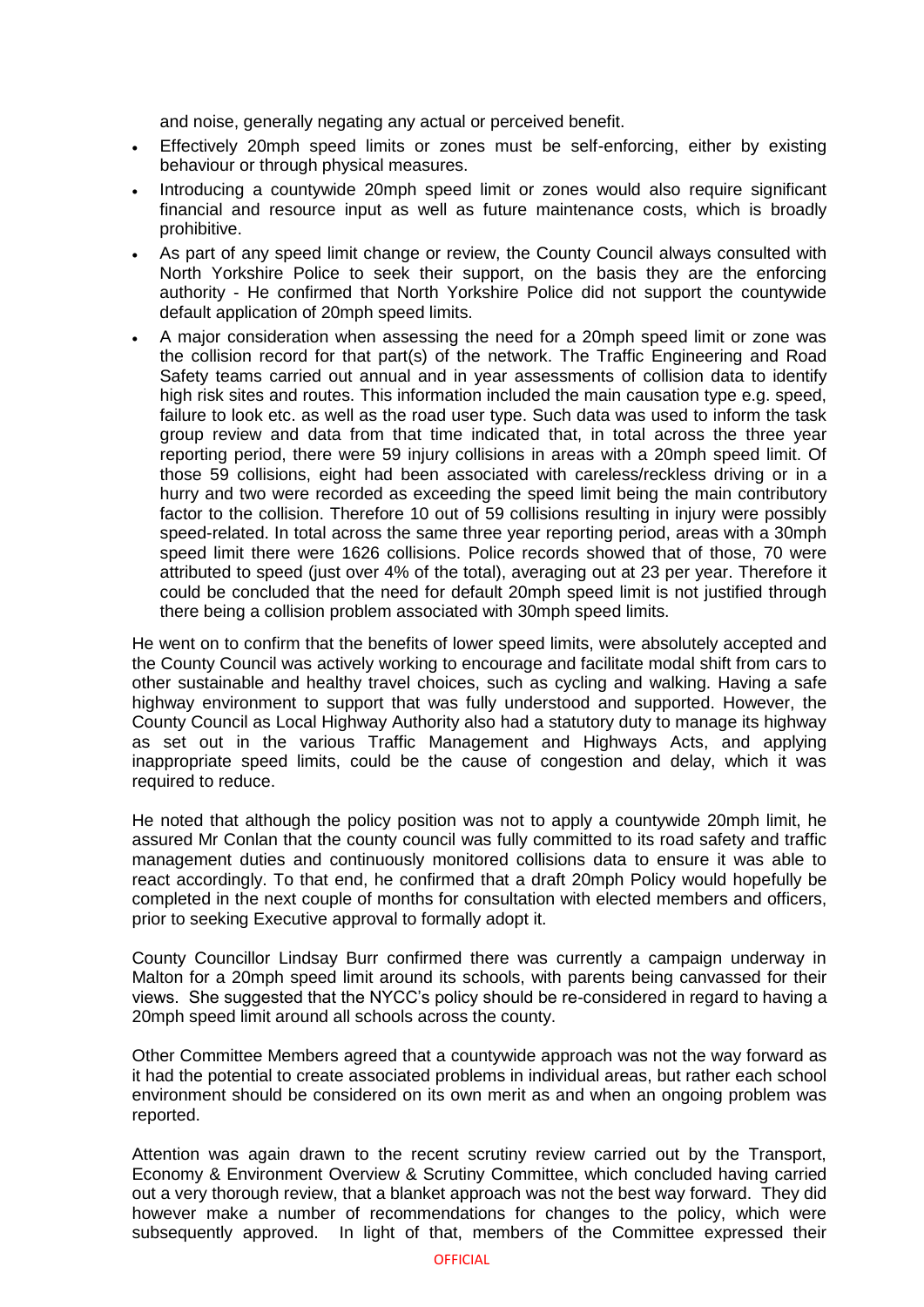confidence that the issue had been properly reviewed, including taking account of the views of a range of interested parties, and experts in the field.

In addition, it was noted North Yorkshire Police had in the past confirmed they would not enforce any 20mph speed limits, and that they would have to be designed out by the County Council.

The Chair thanked Mr Conlan for his contribution.

### **99 Attendance of MP Kevin Hollinrake**

The Chair welcomed MP Kevin Hollinrake to the meeting. The MP provided an overview of how things were at Westminster and his views on issues affecting his constituency. This included:

- The management of the new Covid-19 variant, the pandemic's effect on the economy, and the steps to be taken to get life back to normal. He also confirmed there was no parliamentary appetite to extend the lockdown beyond the 19<sup>th</sup> July;
- Levelling up the increased investment in many different areas, including highways which boded well for the A64. He noted that work was ongoing on the plans for dualing the A64 from the Hopgrove to Barton Hill, with an expected decision in 2023.
- Future job opportunities as a result of treasury jobs moving to across the region;
- The awaited decision on the unitary bid, which if successful would open the door to devolution;
- The UK & Australia trade deal, and the associated concerns of the farming community;
- The future of Social Care he noted a plan was due later in the year and confirmed his preference for the introduction of a national social care insurance, payable by all.

In response to questions from members of the Committee, the MP confirmed:

- Levelling up was not just good for people living in the north but for the whole country, as it would raise prosperity and tax intake which would benefit everyone;
- The current planning system was a barrier to increasing home building and needed to be reformed, together with improving access to financing for SMEs;
- The Local Needs Occupancy clause in the Ryedale Plan and land banking by big developers was not helpful;

County Councillor Greg White thanked the MP for his intervention at Westminster regarding Black Grouse, and it was agreed that an holistic view with a balanced policy was the best way forward for the protection of any endangered species;

The Chair thanked the MP for his attendance.

## **100 Attendance of North Yorkshire Police**

Considered - The presentation produced by North Yorkshire Police (NYP) providing data on the levels of crime and incidences committed in 2020/21 in the Thirsk and Malton Constituency Committee area.

In the absence of a representative of NYP at the meeting, Daniel Harry, NYCC Democratic Services & Scrutiny Manager, gave an overview of the presentation. He confirmed that prior to the pandemic, work was initiated to identify some appropriate data sets that would assist Members from a policing perspective, to better understand what was happening in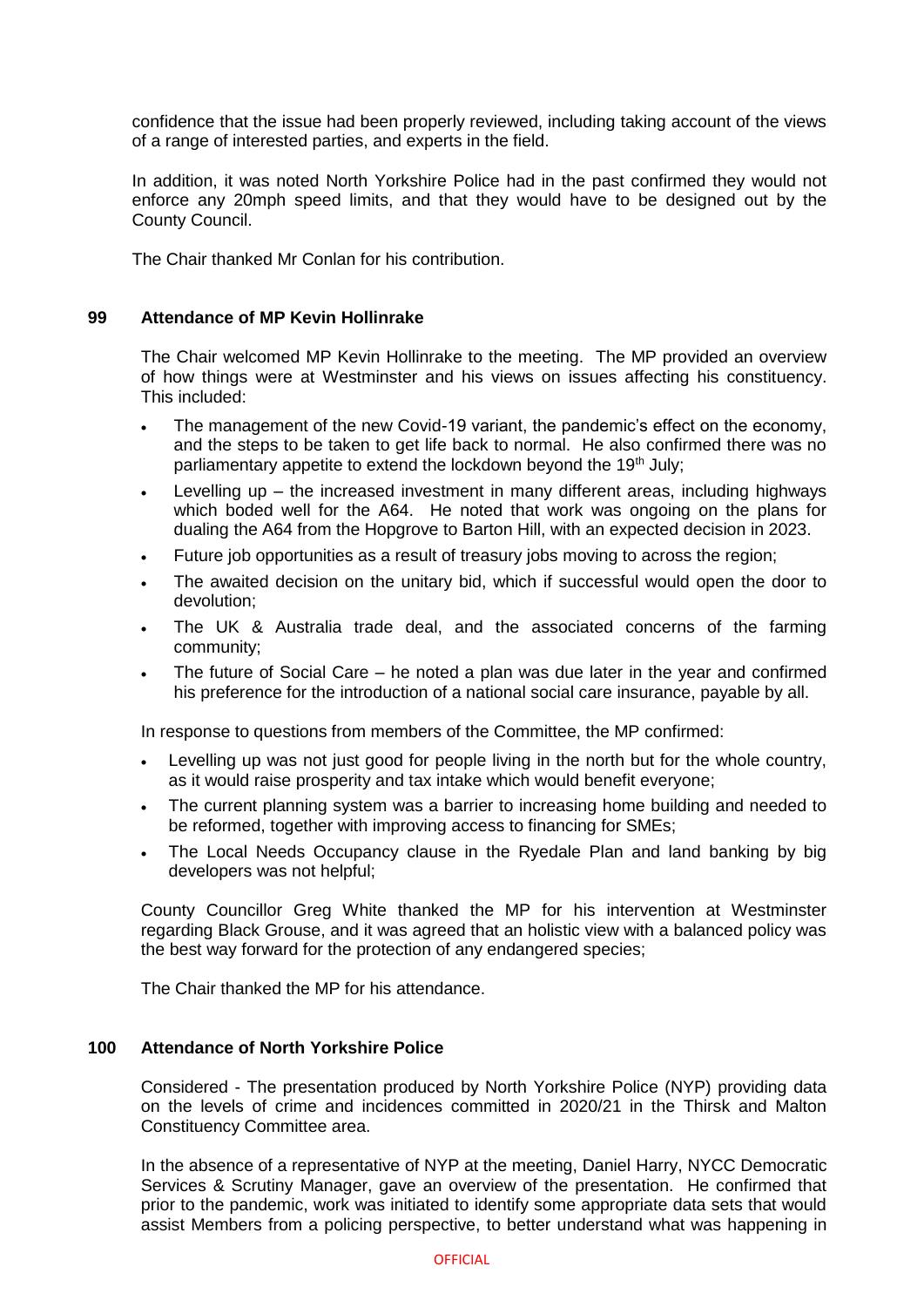their local communities, so that they could understand why crime was being committed and start to look at possible prevention measures. It was noted that work had been put on hold due to the pandemic and other pressures on the NYP Intelligence team.

Daniel Harry highlighted the following:

- The data provided for the period April 2020 March 2021 covered the pandemic period and therefore it would not provide a true comparison with previous years;
- The peaks and troughs in the graphs provided, married up with periods of lockdown;
- Anti-social behaviour went up, which appeared to be because Covid 19 related incidents of crime were recorded under that category;
- The number of personal safety and welfare incidents went down (previously increasing year on year);
- There had been a rise in domestic incidences;
- The number of road traffic collisions reduced;

County Councillor Caroline Goodrick drew attention to the percentage increase in drug offences in the Scarborough/Ryedale area and queried why was it was so much higher in that area compared to others; what was behind the 20.71% increase; what actions were being taken to address it; and what could County Councillors do to help.

Members agreed it was a key issue of concern and agreed to ask NYP to provide a more detailed response on that particular issue.

It was suggested that in future, an NYP update be received annually, and that ahead of the relevant meeting based on the information in the update, a decision be taken whether a representative of NYP is required to attend.

#### **Resolved** – That:

- i. The presentation be noted;
- ii. A request for a more detailed response on the increase in drug offences in the Scarborough/Ryedale area, be submitted to NYP;

#### **101 Appointments to Local Bodies**

Considered – A report of the Assistant Chief Executive (Legal & Democratic Services) presenting the appointments to Local Bodies in the Thirsk & Malton Area Constituency Committee (ACC) area, previously made by the Hambleton and Ryedale Area Committees, which were to be extended in light of the deferment of the planned County Council elections to May 2022.

Members considered the list of relevant Category 2 appointments shown in the report and noted there were no vacancies to fill.

In regard to the vacancy on the John Stockton Education Foundation, County Councillor Val Arnold confirmed she was in discussions with a nominee and would be in a position to confirm the nomination in the next few days. The Committee agreed to delegate to County Councillor Val the nomination on that basis and thanked County Councillor Val Arnold for her efforts.

The Committee also noted the vacancies listed on the Thirsk and Sowerby Swimming Baths Charity Management Committee and the Poad's Educational Foundation (Newton upon Rawcliffe), and agreed to nominate Cllr Robert Baker and Cllr Greg White respectively to those vacancies.